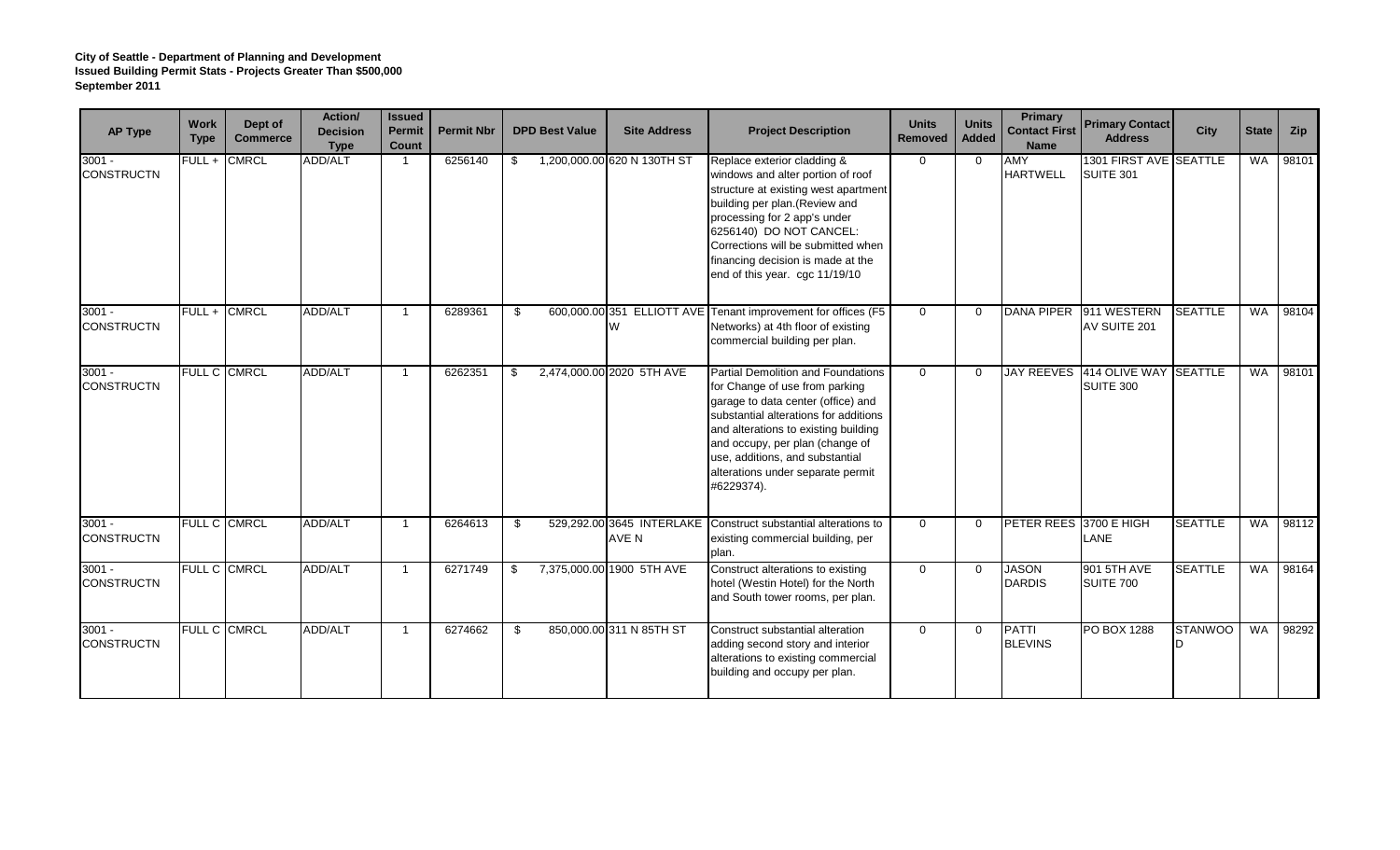| <b>AP Type</b>                | <b>Work</b><br><b>Type</b> | Dept of<br><b>Commerce</b> | Action/<br><b>Decision</b><br><b>Type</b> | <b>Issued</b><br><b>Permit</b><br>Count | <b>Permit Nbr</b> | <b>DPD Best Value</b> | <b>Site Address</b>                       | <b>Project Description</b>                                                                                                                                                                                                                    | <b>Units</b><br>Removed | <b>Units</b><br><b>Added</b> | <b>Primary</b><br><b>Contact First</b><br><b>Name</b> | <b>Primary Contact</b><br><b>Address</b> | <b>City</b>                 | <b>State</b> | <b>Zip</b> |
|-------------------------------|----------------------------|----------------------------|-------------------------------------------|-----------------------------------------|-------------------|-----------------------|-------------------------------------------|-----------------------------------------------------------------------------------------------------------------------------------------------------------------------------------------------------------------------------------------------|-------------------------|------------------------------|-------------------------------------------------------|------------------------------------------|-----------------------------|--------------|------------|
| $3001 -$<br><b>CONSTRUCTN</b> | FULL C CMRCL               |                            | ADD/ALT                                   | - 1                                     | 6276820           | \$                    | 5,678,263.00 1100 EASTLAKE<br>AVE E       | Tenant improvements for data<br>center on second floor and<br>structural alterations to support<br>equipment on floors P1 and P3 in<br>existing office/retail building (Fred<br>Hutchinson), per plan.                                        | $\Omega$                | $\mathbf 0$                  | <b>DAVID NEAL</b>                                     | 925 4TH AV<br>#2400                      | <b>SEATTLE</b>              | <b>WA</b>    | 98104      |
| $3001 -$<br><b>CONSTRUCTN</b> | <b>FULL C CMRCL</b>        |                            | ADD/ALT                                   | - 1                                     | 6277228           | \$                    | 7,500,000.00 500 5TH AVE N                | Shoring & Excavation for<br>construction of a commercial<br>building, per plan.                                                                                                                                                               | $\Omega$                | $\Omega$                     | <b>JODI</b><br>PATTERSON-<br>O'HARE                   | 26456 MARINE<br><b>VIEW DR S</b>         | <b>DES</b><br><b>MOINES</b> | <b>WA</b>    | 98198      |
| $3001 -$<br><b>CONSTRUCTN</b> |                            | FULL C CMRCL               | ADD/ALT                                   | $\overline{\mathbf{1}}$                 | 6277405           | \$                    | 4,030,853.00 1201 3RD AVE                 | Construct interior alterations on<br>48th Floor of existing office space,<br>including conference rooms and<br>cafeteria kitchen (Perkins<br>Coie), (with structural support and<br>draft stops on Floors 39, 40, 41, 46<br>and 47) per plan. | $\Omega$                | $\Omega$                     | <b>CRAIG</b><br><b>BELCHER</b>                        | 26456 MARINE<br><b>VIEW DR S</b>         | <b>DES</b><br><b>MOINES</b> | <b>WA</b>    | 98198      |
| $3001 -$<br><b>CONSTRUCTN</b> | $FULL + IND$               |                            | ADD/ALT                                   | $\overline{\mathbf{1}}$                 | 6283975           | \$                    | 1,050,000.00 1551 EASTLAKE<br>AVE E       | Convert existing single B-Office<br>space to B-Office/Lab space. Work<br>includes interior tenant<br>improvements.                                                                                                                            | $\Omega$                | $\mathbf{0}$                 | <b>TONY</b><br><b>DEEULIO</b>                         | 1221 2ND AVE<br>SUITE 200                | <b>SEATTLE</b>              | <b>WA</b>    | 98101      |
| $3001 -$<br><b>CONSTRUCTN</b> | <b>FIELD</b>               | <b>INST</b>                | ADD/ALT                                   | $\overline{\mathbf{1}}$                 | 6296991           | \$                    | 1,200,000.00 1959 NE PACIFIC<br><b>ST</b> | Construct tenant improvements to<br>existing UW Medical Center on the<br>2nd floor, EA202, Subject to field<br>inspection (STFI), per floor plan.                                                                                             | $\Omega$                | $\Omega$                     | <b>ALLEN</b><br><b>WHITAKER</b>                       | 223 YALE AVE N SEATTLE                   |                             | WA           | 98109      |
| $3001 -$<br><b>CONSTRUCTN</b> | FULL + INST                |                            | ADD/ALT                                   | - 1                                     | 6287181           | \$                    | 700,000,00 1414 NE 42ND ST                | Interior alteration to 2nd floor of UW<br><b>Engineering Resource Center for</b><br>offices & conference rooms, per<br>plan.                                                                                                                  | $\Omega$                | $\Omega$                     | <b>HUYEN</b><br>HOANG                                 | 925 4TH AV STE SEATTLE<br>2400           |                             | <b>WA</b>    | 98104      |
| $3001 -$<br><b>CONSTRUCTN</b> | <b>FULL C INST</b>         |                            | ADD/ALT                                   | -1                                      | 6238720           | \$                    | 3,422,258.00 305 HARRISON<br><b>ST</b>    | Construct "Glass House" and<br>lobby/retail additions to existing Fun<br>Forest Pavillion at Seattle Center<br>with alterations to the existing<br>structure and grounds, per plans.<br>(Mechanical Included)                                 | $\Omega$                | $\Omega$                     | <b>BOB</b><br><b>WICKLEIN</b>                         | 1191 SECOND<br><b>AVE STE 1500</b>       | <b>SEATTLE</b>              | <b>WA</b>    | 98101      |
| <b>COMMERCIAL ADD/ALT</b>     |                            |                            |                                           | 13                                      |                   | 36,609,666.00         |                                           |                                                                                                                                                                                                                                               | $\mathbf{0}$            | $\bf{0}$                     |                                                       |                                          |                             |              |            |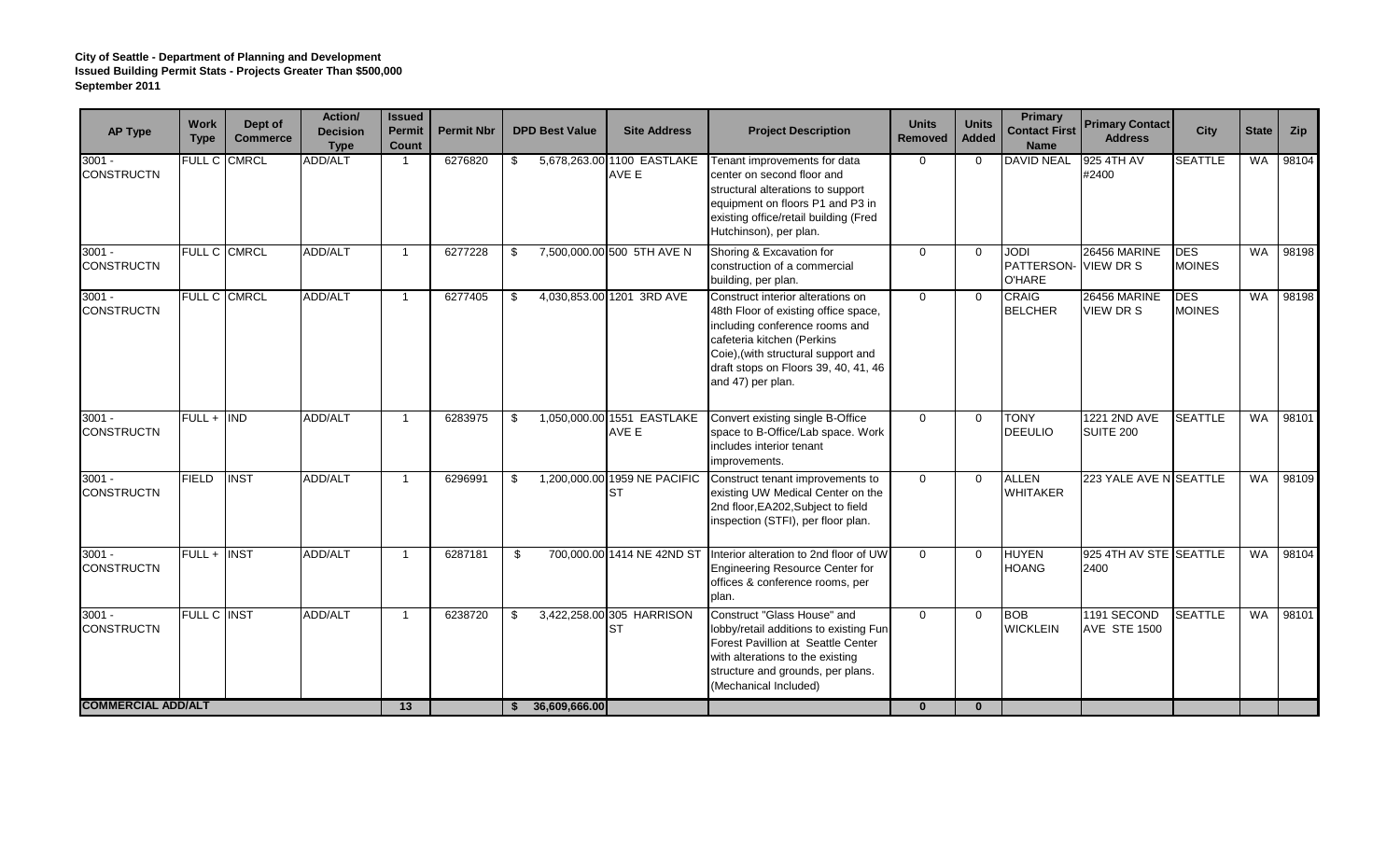| <b>AP Type</b>                     | <b>Work</b><br><b>Type</b> | Dept of<br><b>Commerce</b> | Action/<br><b>Decision</b><br><b>Type</b> | <b>Issued</b><br><b>Permit</b><br><b>Count</b> | <b>Permit Nbr</b> | <b>DPD Best Value</b> | <b>Site Address</b>                | <b>Project Description</b>                                                                                                                                                                                                                                                                                                           | <b>Units</b><br><b>Removed</b> | <b>Units</b><br><b>Added</b> | <b>Primary</b><br><b>Contact First</b><br><b>Name</b> | <b>Primary Contact</b><br><b>Address</b> | <b>City</b>                  | <b>State</b> | Zip   |
|------------------------------------|----------------------------|----------------------------|-------------------------------------------|------------------------------------------------|-------------------|-----------------------|------------------------------------|--------------------------------------------------------------------------------------------------------------------------------------------------------------------------------------------------------------------------------------------------------------------------------------------------------------------------------------|--------------------------------|------------------------------|-------------------------------------------------------|------------------------------------------|------------------------------|--------------|-------|
| $3001 -$<br><b>CONSTRUCTN</b>      | $FULL + M F$               |                            | ADD/ALT                                   | $\overline{1}$                                 | 6279819           | \$                    | 537,000.00 730 BELLEVUE<br>AVE E   | Replace siding, windows and<br>flashings on multifamily building;<br>add 1-hr protection to the exterior<br>and replace water damaged<br>sheathing as required by RCW<br>64.55, per plan.                                                                                                                                            | $\Omega$                       | $\mathbf 0$                  | <b>JASON</b><br><b>MCKENZIE</b>                       | 10900 NE 8TH<br>ST SUITE 810             | <b>BELLEVUE</b>              | WA           | 98004 |
| $3001 -$<br><b>CONSTRUCTN</b>      | FULL C MF                  |                            | <b>ADD/ALT</b>                            | -1                                             | 6279254           | \$                    | 1,019,000.00 703 BELLEVUE<br>AVE E | Alterations to existing "Belroy"<br>apartment building, per plan                                                                                                                                                                                                                                                                     | $\Omega$                       | $\Omega$                     | <b>SCOT CARR</b>                                      | 121 STEWART<br>ST SUITE 200              | <b>SEATTLE</b>               | <b>WA</b>    | 98101 |
| <b>MULITFAMILY ADD/ALT</b>         |                            |                            |                                           | $\overline{2}$                                 |                   | 1,556,000.00<br>S.    |                                    |                                                                                                                                                                                                                                                                                                                                      | $\bf{0}$                       | $\bf{0}$                     |                                                       |                                          |                              |              |       |
| 3003 - BLANKET FULL C CMRCL        |                            |                            | <b>CHILD</b>                              | -1                                             | 6291045           | - \$                  |                                    | 560,000.00 818 STEWART ST Blanket Permit for interior 11th floor<br>(Huitt Zollars)                                                                                                                                                                                                                                                  | $\Omega$                       | $\mathbf{0}$                 | <b>AMY AXLEY</b>                                      | 909 112TH AVE BELLEVUE<br>NE SUITE 206   |                              | <b>WA</b>    | 98004 |
| 3003 - BLANKET                     | FULL C CMRCL               |                            | <b>CHILD</b>                              | $\overline{\mathbf{1}}$                        | 6291301           | \$                    | 1,912,362.00 300 5TH AVE           | Blanket permit for interior non-<br>structural alterations for the Social<br>Security Administration on the 4th<br>and 5th floors, 5th & Yesler Bldg.                                                                                                                                                                                | $\Omega$                       | $\Omega$                     | <b>MARLEEN</b><br><b>JENSEN</b>                       | 1000 2ND AVE                             | <b>SEATTLE</b>               | <b>WA</b>    | 98104 |
| 3003 - BLANKET                     | <b>FULL C CMRCL</b>        |                            | <b>CHILD</b>                              | -1                                             | 6293563           | \$                    | 700,000.00 2211 ELLIOTT<br>AVE     | Blanket Permit for interior non-<br>structural alterations to 2nd floor<br>(Regus), per plan.                                                                                                                                                                                                                                        | $\Omega$                       | $\Omega$                     | <b>RACHEL</b><br>WEIGELT                              | 1326 5TH AVE<br><b>STE 500</b>           | <b>SEATTLE</b>               | <b>WA</b>    | 98101 |
| 3003 - BLANKET                     | <b>FULL C CMRCL</b>        |                            | <b>CHILD</b>                              | $\overline{\mathbf{1}}$                        | 6294248           | \$                    | 899,500.00 1918 8TH AVE            | Blanket permit new partitions,<br>casework and finishes 27th floor.<br>Amazon.com.                                                                                                                                                                                                                                                   | $\Omega$                       | $\mathbf{0}$                 | <b>CHIEN CHEN</b>                                     | 909 112TH AVE BELLEVUE<br><b>NE</b>      |                              | <b>WA</b>    | 98004 |
| <b>BLANKET TENNANT IMPROVEMENT</b> |                            |                            |                                           | $\overline{4}$                                 |                   | 4,071,862.00<br>-S    |                                    |                                                                                                                                                                                                                                                                                                                                      | $\Omega$                       | $\mathbf{0}$                 |                                                       |                                          |                              |              |       |
| $1004 -$<br><b>MECHANICAL</b>      |                            | <b>FULL C CMRCL</b>        | <b>MECHANICAL</b>                         | - 1                                            | 6259007           | - \$                  | 1,039,600.00 1501 1ST AVE S        | Install (1) fluid cooler, (1) rooftop<br>unit, (2) gas boilers, (4) pumps, (1)<br>elevator pressurization fan, (20)<br>VAV boxes, (4) hydronic heat<br>pumps, (1) garage exhaust fan, (3)<br>garage circulation fans, (13) misc<br>supply/exhaust fans, (1) split-<br>system heat pump, along with<br>associated ductwork per plans. | $\Omega$                       | $\Omega$                     |                                                       | MICKEY WOO 7717 DETROIT<br>AVE SW        | <b>SEATTLE</b>               | <b>WA</b>    | 98106 |
| <b>MECHANICAL</b>                  |                            |                            |                                           | $\overline{1}$                                 |                   | 1,039,600.00<br>-S    |                                    |                                                                                                                                                                                                                                                                                                                                      | $\bf{0}$                       | $\mathbf{0}$                 |                                                       |                                          |                              |              |       |
| $3001 -$<br><b>CONSTRUCTN</b>      |                            | <b>FULL C CMRCL</b>        | <b>NEW</b>                                | -1                                             | 6213719           | \$                    | 12,981,154.00 412 BROADWAY         | Phased project: Construction of a<br>residential and retail building and<br>occupy, per plan                                                                                                                                                                                                                                         | $\Omega$                       | $\mathbf{0}$                 | <b>IQOL</b><br>PATTERSON-<br>O'HARE                   | 26456 MARINE<br><b>VIEW DR S</b>         | <b>IDES</b><br><b>MOINES</b> | <b>WA</b>    | 98198 |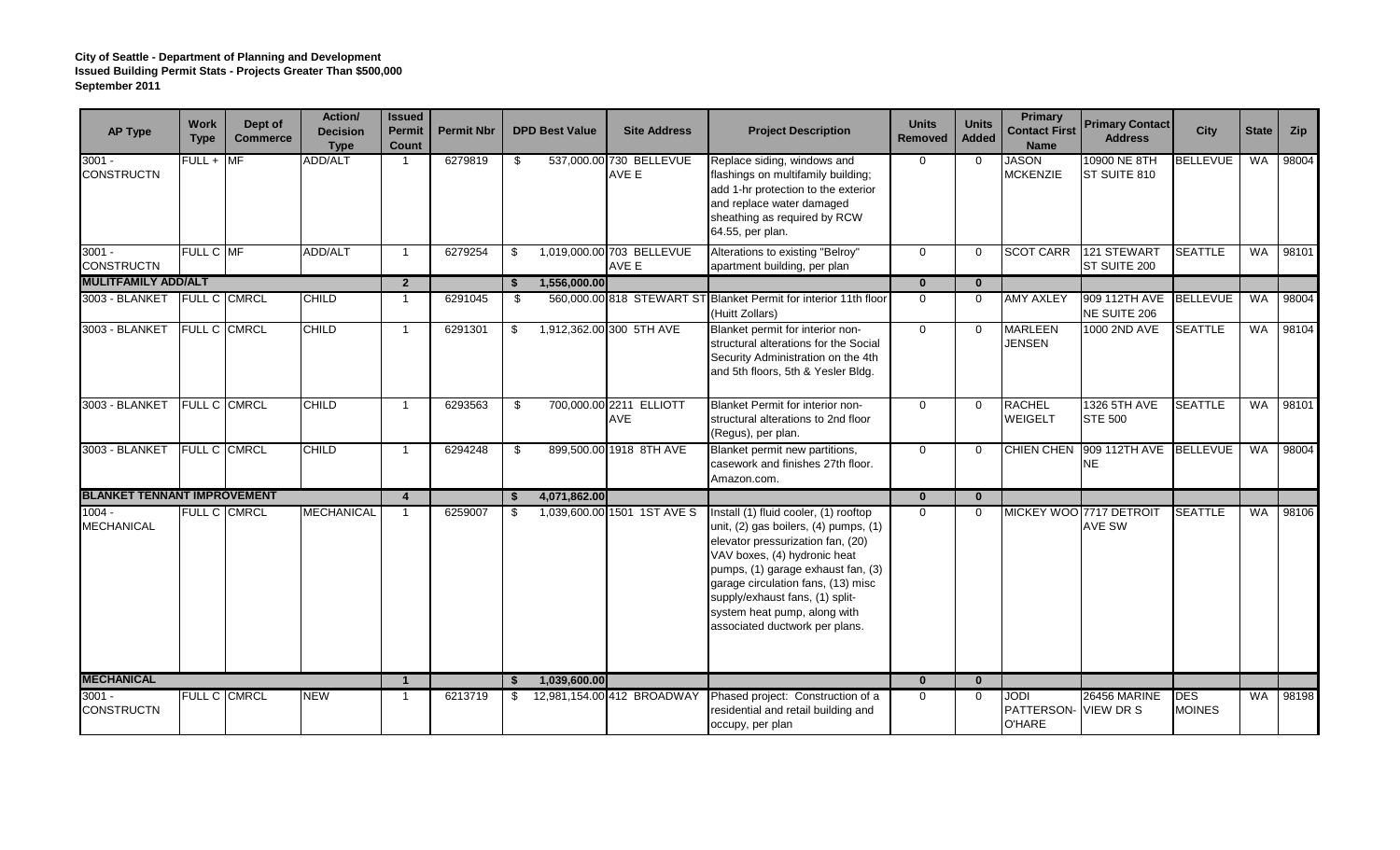| <b>AP Type</b>                   | <b>Work</b><br><b>Type</b> | Dept of<br><b>Commerce</b> | Action/<br><b>Decision</b><br><b>Type</b> | <b>Issued</b><br><b>Permit</b><br><b>Count</b> | <b>Permit Nbr</b> |    | <b>DPD Best Value</b> | <b>Site Address</b>                      | <b>Project Description</b>                                                                                                                                                                                                                                            | <b>Units</b><br><b>Removed</b> | <b>Units</b><br><b>Added</b> | Primary<br><b>Contact First</b><br><b>Name</b> | <b>Primary Contact</b><br><b>Address</b>              | <b>City</b>                 | <b>State</b> | Zip   |
|----------------------------------|----------------------------|----------------------------|-------------------------------------------|------------------------------------------------|-------------------|----|-----------------------|------------------------------------------|-----------------------------------------------------------------------------------------------------------------------------------------------------------------------------------------------------------------------------------------------------------------------|--------------------------------|------------------------------|------------------------------------------------|-------------------------------------------------------|-----------------------------|--------------|-------|
| $3001 -$<br><b>CONSTRUCTN</b>    |                            | FULL C CMRCL               | <b>NEW</b>                                | - 1                                            | 6270796           | \$ |                       | 46,654,056.00 201 S KING ST              | Phased Project: Construction of a<br>residential, retail, and parking<br>podium building including west<br>tower and occupy, per plan                                                                                                                                 | $\Omega$                       | $\overline{0}$               | CARL<br><b>SHUMAKER</b>                        | 2401 UTAH AVE SEATTLE<br>S #305                       |                             | <b>WA</b>    | 98134 |
| $3001 -$<br><b>CONSTRUCTN</b>    | <b>FULL C INST</b>         |                            | <b>NEW</b>                                | - 1                                            | 6222516           | \$ |                       | 68,347,344.00 501 8TH AVE N              | Phased project: Construction of a<br>research building for UW Medical<br>and occupy, per plan. (Reviews<br>under 6276602)                                                                                                                                             | $\Omega$                       | $\Omega$                     | <b>IODI</b><br>PATTERSON-<br>O'HARE            | 26456 MARINE<br><b>VIEW DR S</b>                      | <b>DES</b><br><b>MOINES</b> | <b>WA</b>    | 98198 |
| <b>NEW COMMERCIAL</b>            |                            |                            |                                           | $\mathbf{3}$                                   |                   |    | \$127,982,554.00      |                                          |                                                                                                                                                                                                                                                                       | $\mathbf{0}$                   | $\bf{0}$                     |                                                |                                                       |                             |              |       |
| $3001 -$<br><b>CONSTRUCTN</b>    | <b>FULL C MF</b>           |                            | <b>NEW</b>                                |                                                | 6213875           | \$ |                       | 8,363,105.00 711 BELLEVUE<br>AVE E       | Phased project: Construction of a<br>retail and residential building and<br>occupy, per plan 3 phase, Ph.I<br>shoring and exca.(6279253) Ph.II<br>foundation and first floor slab, 2nd<br>of bldg B north(6279255), Ph.III<br>struc.and arch. completion(<br>6279256) | $\Omega$                       | $\mathbf{0}$                 | <b>SCOT CARR</b>                               | 121 STEWART<br>ST SUITE 200                           | <b>SEATTLE</b>              | <b>WA</b>    | 98101 |
| $3001 -$<br><b>CONSTRUCTN</b>    | FULL C MF                  |                            | <b>NEW</b>                                | -1                                             | 6230580           | \$ |                       | WAY S                                    | 576,830.00 4051 M L KING JR Construct four unit townhouse with<br>surface parking, per plans.                                                                                                                                                                         | $\Omega$                       | $\overline{4}$               | <b>THOMAS</b><br><b>JOHNSON</b>                | 204 1ST AVE S                                         | <b>SEATTLE</b>              | <b>WA</b>    | 98104 |
| $3001 -$<br><b>CONSTRUCTN</b>    | FULL C MF                  |                            | <b>NEW</b>                                | $\overline{\mathbf{1}}$                        | 6276087           | \$ |                       | 560,000.00 5501 15TH AVE<br><b>NW</b>    | Shoring and excavation for<br>associated construction of a<br>residential and retail building, per<br>plan                                                                                                                                                            | $\Omega$                       | $\Omega$                     | <b>ANDREW</b>                                  | 5209 LAKE<br>MACDONALD WASHINGTON<br><b>SUITE 200</b> | <b>KIRKLAND</b>             | <b>WA</b>    | 98033 |
| $3001 -$<br><b>CONSTRUCTN</b>    |                            | FULL C CMRCL               | <b>NEW</b>                                | -1                                             | 6138161           | \$ | 9,000,000.00 5240     | NE.                                      | Establish use as multifamily<br>UNIVERSITY WAY residential and general retail sales<br>and service and construct new<br>mixed-use structure with<br>parking/occupy per plan.                                                                                          | $\Omega$                       | 100                          | <b>RADIM</b><br><b>BLAZEJ</b>                  | 1756 NW 56TH<br>Ist                                   | <b>SEATTLE</b>              | <b>WA</b>    | 98107 |
| $3001 -$<br><b>CONSTRUCTN</b>    | FULL C CMRCL               |                            | <b>NEW</b>                                | $\overline{\mathbf{1}}$                        | 6274311           | \$ |                       | 5,144,199.00 2010 S JACKSON<br><b>ST</b> | Construct an apartment building<br>(low-income elderly housing) and<br>occupy per plan.                                                                                                                                                                               | $\Omega$                       | 61                           | <b>MICHELE</b><br><b>WANG</b>                  | 1 YESLER WAY SEATTLE<br>SUITE 200                     |                             | WA           | 98104 |
| <b>NEW MULTIFAMILY/MIXED USE</b> |                            |                            |                                           | 5                                              |                   | S. | 23,644,134.00         |                                          |                                                                                                                                                                                                                                                                       | $\mathbf{0}$                   | 165                          |                                                |                                                       |                             |              |       |
| $3001 -$<br><b>CONSTRUCTN</b>    | FULL C SF/D                |                            | <b>NEW</b>                                | -1                                             | 6249925           | \$ |                       |                                          | 539,807.00 1133 32ND AVE S Establish use and construct single<br>family residence, per plan.                                                                                                                                                                          | $\Omega$                       | -1                           | <b>WILLIAM</b><br><b>GOTTLIEB</b>              | 2470<br><b>WESTLAKE AVE</b><br>N STE A                | <b>SEATTLE</b>              | WA           | 98109 |
| $3001 -$<br><b>CONSTRUCTN</b>    | FULL C SF/D                |                            | <b>NEW</b>                                | -1                                             | 6260069           | \$ |                       | W                                        | 739,355.00 2481 PERKINS LN Establish use and construct new<br>single-family residence with<br>attached garage per plan.                                                                                                                                               | $\Omega$                       |                              | <b>PAUL PIERCE</b>                             | 2331 E<br><b>MADISON ST</b>                           | <b>SEATTLE</b>              | <b>WA</b>    | 98112 |